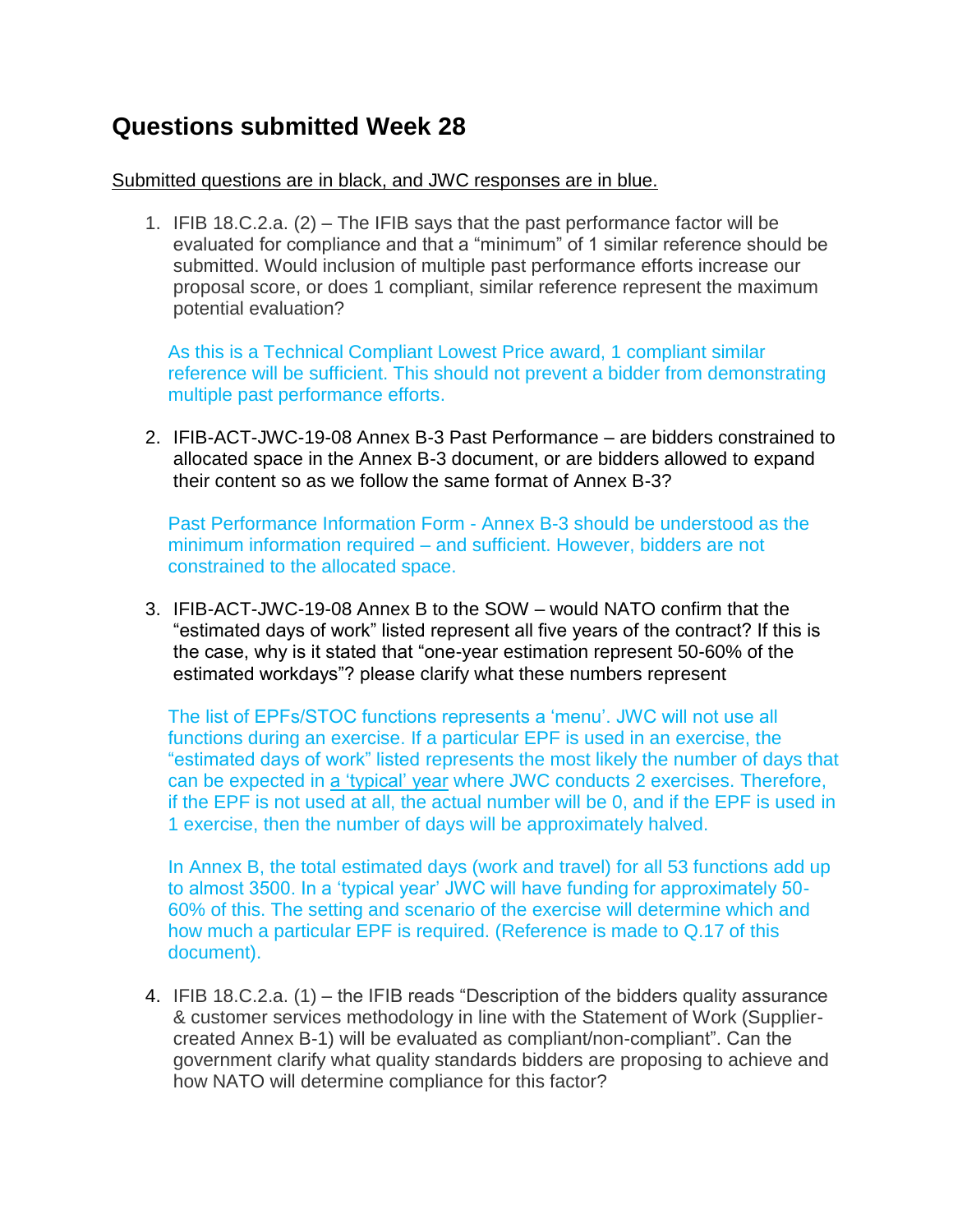We have requested "...a system based on ISO 9000 Standards..." (Part II, Section A, General T&Cs, part 19).

In order for us to consider the Bidder"s Quality Assurance & Customer Services methodology, we have requested a Supplier-created document (Annex B-1) describing the proposed quality assurance plan. As we have not specified a particular format, "Annex B-1" only exists as a reference. Any supporting Quality certificates should be attached to this Supplier-created document.

5. IFIB 6 Classification – is NATO able to re-activate someone"s clearance who has been previously cleared at the NATO or National Equivalent Level?

No, NATO is not able to re-activate someone's clearance. This can only be done by the respective nations and is a company task and responsibility.

6. IFIB 6 Classification – Clearance paperwork can be very difficult to gain access to and systems are complex across all NATO Nations. We suggest JWC allow a self-certification letter be presented to fulfill this requirement. Is this acceptable?

Yes. JWC will make available a "Certification of Security Clearance" form.

7. IFIB 6 Classification – occasionally, candidate are unsure whether their clearances are still active or do not have a copy of their clearances. Can NATO provide guidance on how we should verify and procure copies of candidates" clearances?

No, we are not in a position to do so.

8. IFIB 18.C.2.a. (3). a – IFIB states that bidders "must win priority Level 1" but that phrase is not defined elsewhere in the IFIB. Can NATO clarify what constitutes "Priority Level 1" for a resume?

"Priority Level 1" refers to the Master Priority List which will be the basis for the order in which Suppliers are contacted for work in a particular EPF. To win a Priority Level 1 means that "your" company, based on a Technical Compliant-Lowest Price -award, will be the first to be contacted to provide that specific EPF for an exercise. (*Reference is made to the Power Point briefing provided during the Bidder's Conference*).

9. IFIB 18.C.2.a. (1) – Can NATO clarify what they mean by "Supplier-created Annex B-1"?

We do not have a specific template/form for this. We expect the Supplier to create its own document. See also the answer to Q.4.

10. Part II – 12.B – Can NATO confirm that bidder can either mail the proposal to the mailing address provided OR deliver the proposal by hand / commercial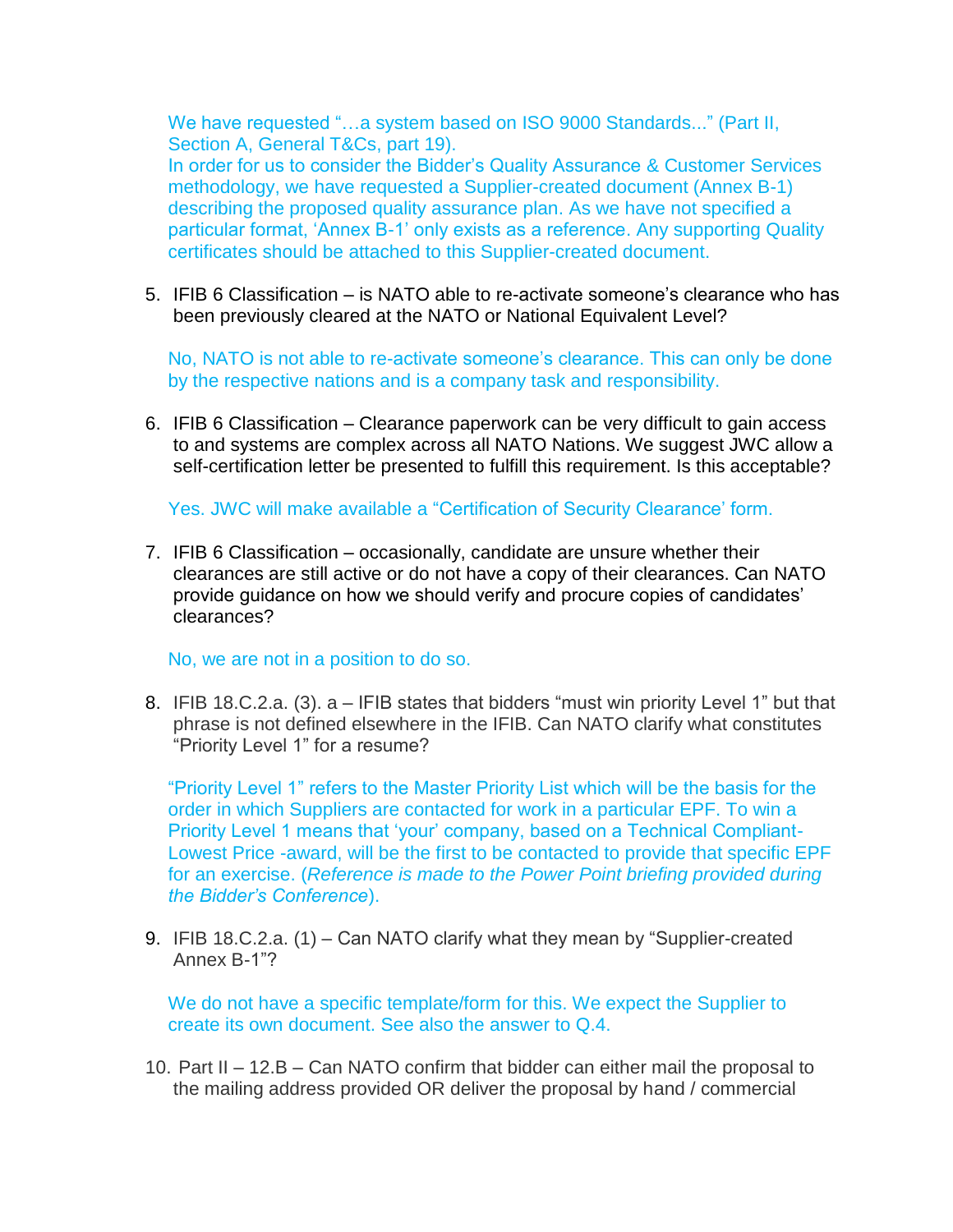carrier / parcel delivery company by appointment at the Hand-Carried or Courier address?

Yes, the bidders can either mail (not e-mail) the proposal or have it delivered. It is the bidder"s responsibility to make sure the bid is received by JWC Not Later Than the Bid Closing Date (15 August 2019 at 13.00, local time).

11. Part II – 12.B – Would NATO allow electronic submission of the proposal?

No.

12. IFIB 6 Classification – would NATO clarify who is defined as "members"?

Misprint. Please replace with "Candidates".

13. IFIB 11.c.1 – Labor and flight costs can fluctuate from year to year. We suggest NATO allow for escalation / de-escalation during option year pricing.

JWC has decided to request prices which will remain the same for the (potential) 5-year duration of the contract.

14. IFIB Part 2 Section B.8 – would NATO allow 2 travel days consider return flights?

JWC has decided to compensate for 1 travel day in and 1 travel day out.

15.IFIB Part 2 Section B-2.f – is 14 days the expected duration of all task orders? What is the average length of an exercise? Max/min?

14 days is the overall average length of an event and is therefore used as the basis for award. The various events and respective duration is shown in the Power Point briefing provided during the Bidder"s Conference.

16.SOW 3.b - What positions are currently being fulfilled under a previously arranged contract?

At this point, contracts are in place to support the final events of exercise activities up to mid-November 2019. This is done to ensure that we have the required continuity over the course of this particular exercise. Even if we are able to put in place new contracts by 01 Oct 19 as planned, we would not expect these to support the final stages of an exercise where the early stages have already started.

17.Which STOC positions are most commonly used?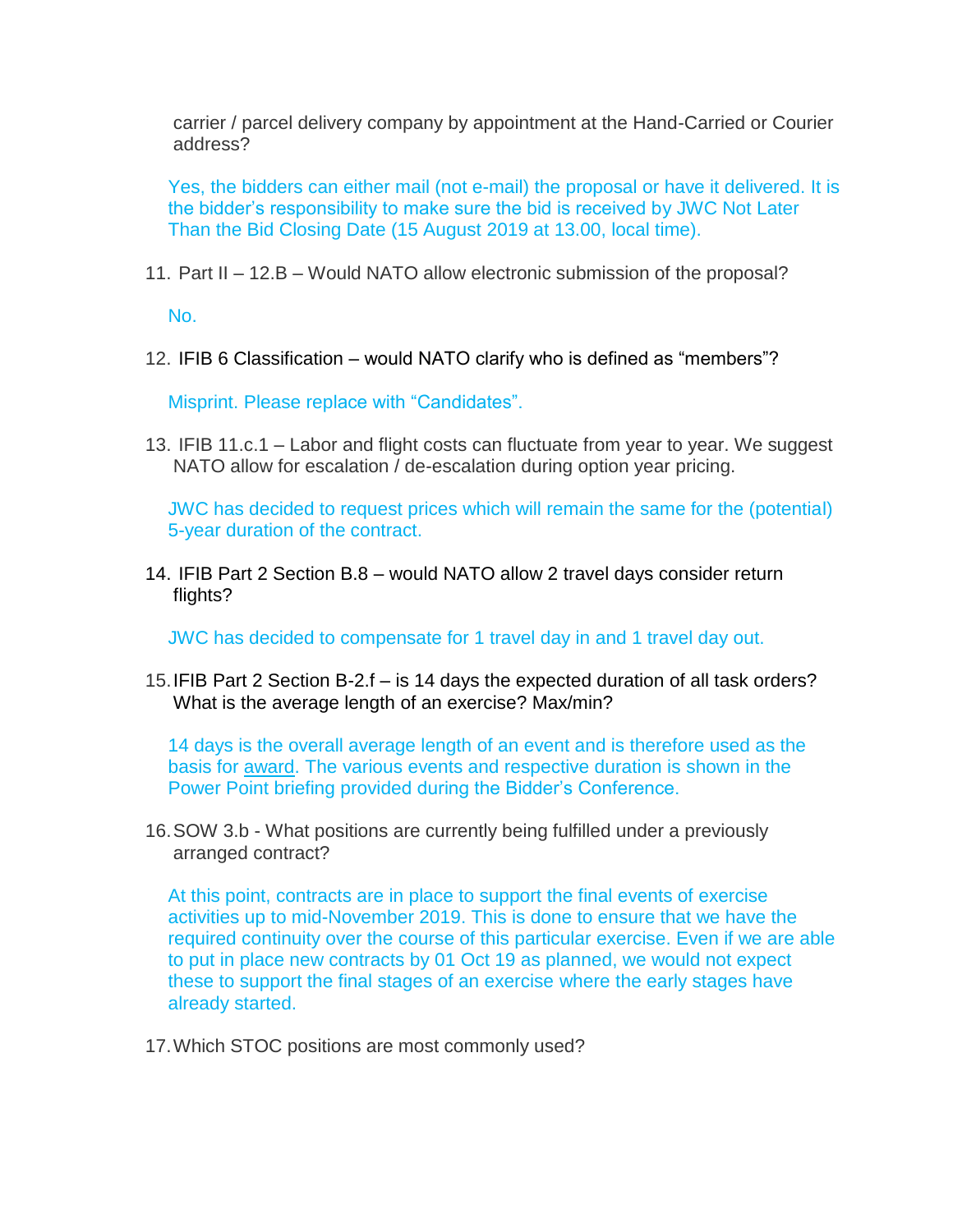Please see response provided during Bidder"s Conference. Some statistics from 2018 has been provided in a separate document/Excel spreadsheet.

18.In Part II Section B para 13 below, you indicate that you intend to release the MPL pricing per EPF to all bidders. This is an unusual practice as the pricing is provided as Commercial- in-Confidence between the supplier and the bidder. The release of this information jeopardises a company"s ability to retain commercially sensitive information from competitors in future bids at the JWC and elsewhere in NATO. While it is understood that pricing per EPF has budgeting consequences internal to the JWC when determining whether resources are available to meet a requirement, this is not unique to this IFIB. Could we suggest that the below para 13 be modified to read that the MPL list will be released, but the pricing per EPF will remain Commercial In Confidence as it has been provided to the JWC?

## JWC has accepted to make the requested modification.

The initial intention was to enable a similar process to the one we currently have. As there are many people involved, it is not possible to provide a 100% assurance that this process will not inadvertently at some point during the next 5 years, give a company access to the rates of other companies. As it is paramount to give all successful bidders access to the same information, we therefore concluded that releasing the prices would be the best approach. However, we understand the concern for commercially sensitive information being released, and will therefore put in place administrative restrictions and control measures to ensure that none of the successful bidders should have access to the rates of other companies.

19.Secondly, given that the JWC has decided to include travel and Per Diem costs in the lowest-price calculation for the IFIB, where these costs are significantly different depending on the nationality of the NATO nation involved, is it possible for a bidder to provide two different prices for an EPF and thus be in two different positions on the MPL, depending on what resource was being provided?

We expect to receive only one price per EPF per bidder. A bidder can submit more than one candidate per EPF, but they will all be at the same price.

20.Can you please confirm that the only companies that may compete for this bid are those that replied to you before 22 March 2019, in accordance with the NOI published on 14 February 2019.

Not confirmed. Any company can bid. The mentioned deadline is only for the Nations to nominate companies that JWC have to invite directly.

21.In the Reply to Question #3 regarding the potential for one individual to cover more than one 1 EPF, JWC replied that " the same individual can be offered for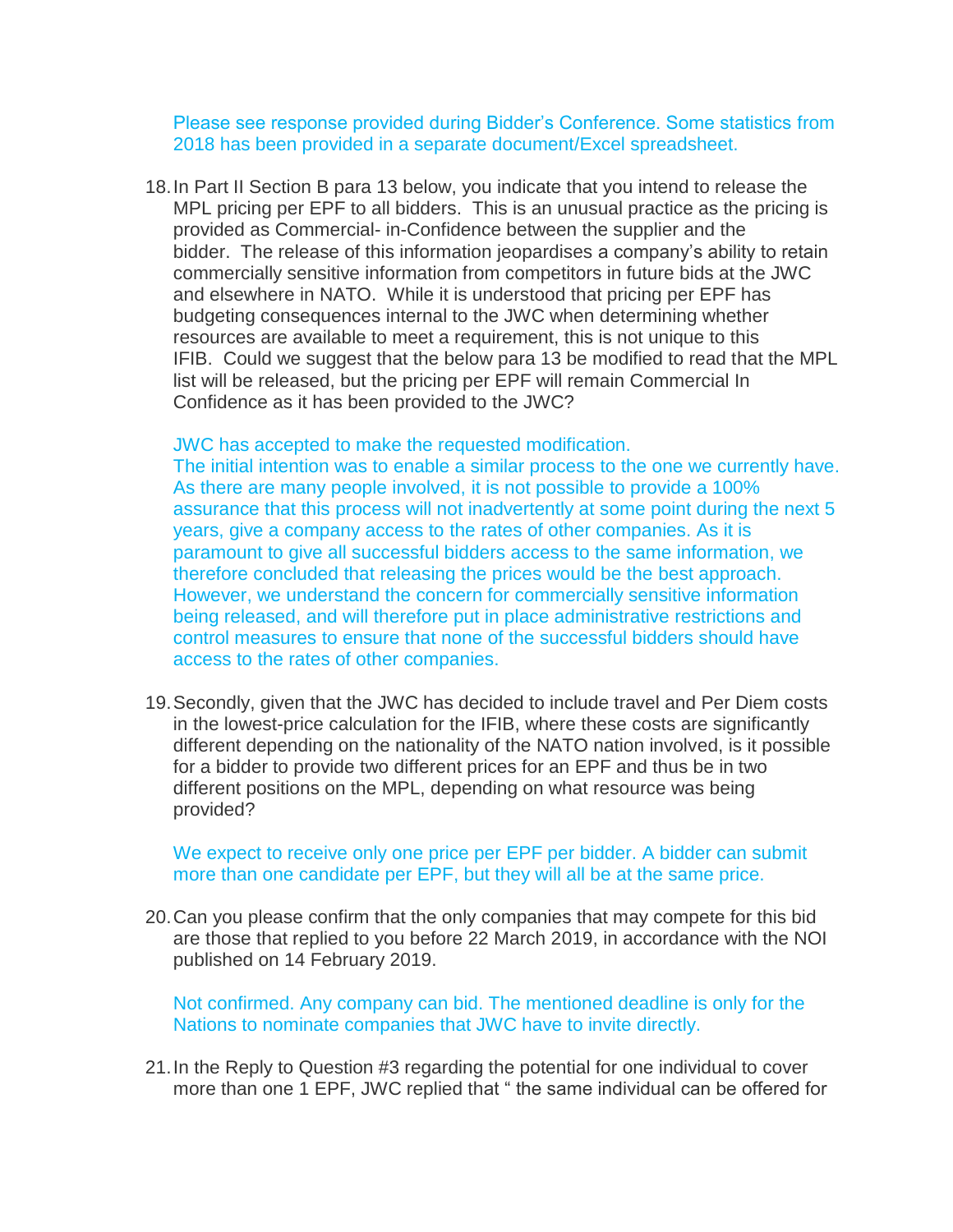more than one Exercise Play Function assuming they meet the requirements for both functions". What will JWC do if this individual bids at the lowest cost and becomes MPL1 but can only fulfil one EPF? Why is there not a limit on the number of EPFs for which an individual can bid? The effect of allowing such a practice would be to increase the cost to JWC contract staff and delaying the issue of task orders.

JWC will not speculate in potential outcomes and courses of action. It is our responsibility to maximize competition, but at the same time we have put in place some minimum requirements.

22.Bid Evaluation. Para 18 of the IFIB states that "JWC is not responsible for seeking any information that is not easily identified and available in the proposal package." This is contrary to Bi-SCD 060-070, Procurement Policy, in which the Contracting organisation is required to conduct pre-award surveys to ensure that eligible sources of supplies and services have been historically responsible and responsive. We are aware of recent instances where contractors have submitted false documentation or made false claims to ensure compliance and the Contracting organisation did not conduct the appropriate due diligence. What is the JWC Quality Assurance procedure to ensure that claims of compliance are verified, prior to contract award, and fulfils the requirements of Bi-SCD 060-070.

The statement is there to clarify that it is the responsibility of the bidders to provide sufficient information. If sufficient information is not provided, JWC will conclude with non-compliancy. JWC"s general responsibilities of performing due diligence is not limited by this statement.

23.Part II of Section A states that JWC will publish the Master Priority List (MPL) and MPL pricing per EPF to all bidders. Releasing commercially sensitive information to other contractors is contrary to Bi-SCD 060-070 and should be avoided. It is recommended that the MPL is distributed so that planning can be done but that pricing is withheld.

## See answer to Q.18

24.I understand that a verbal response in the bidder"s conference was that if a bidder won 5 EPFs at MPL1 from a minimum of 15 EPFs, then they would be eligible for a contract award, but that it was it was possible that some of those 15 could be technically non-compliant. Please confirm that a candidate who is assessed to be technically non-compliant by JWC does not count towards the 15 EPFs to be submitted to be eligible. Forwarding non-compliant submissions incurs a cost and time delay to JWC.

Not confirmed. Bidder must submit a minimum of 15 candidates they expect to be compliant. Only JWC will determine if they actually are.